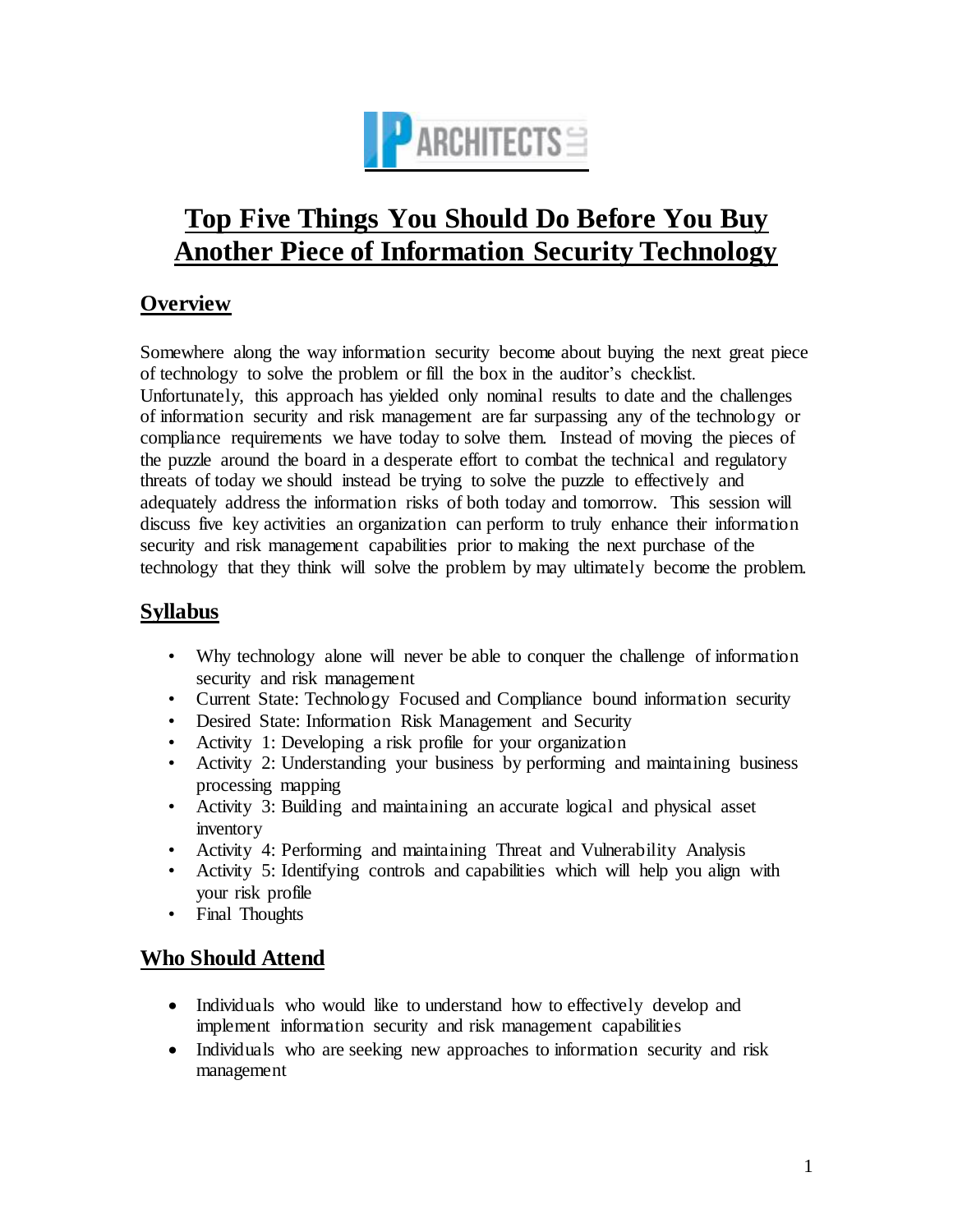- Business leaders who are responsible for information Security and Risk Management within their organizations.
- Information security auditors and professionals who are responsible for providing oversight to Information Security and Risk Management solutions within an organization.
- IT Governance professionals who are developing and maturing their organizations capabilities.

#### **What Audience Will Learn**

- The reasons why information security technology alone cannot solve the information security problems that exist today.
- Current and desired states of information security and risk management
- Five Activities which they can perform to greatly enhance their information security and risk management capabilities before they purchase any new technology.
- Insights from case studies and operational experiences on how these capabilities greatly enhance the capabilities of organizations without enhancing their budget requirements or technology spend.

#### **Prerequisites**

- o Fundamental understanding of Information Risk Management and Security
- o Knowledge of business, compliance, and regulatory requirements associated with Information Risk Management and Security.

## **Presentation Time**

o This presentation can be conducted in a 45, 60, or 90 minute period.

#### **Instructor**

John P. Pironti is the President of IP Architects, LLC. He has designed and implemented enterprise wide electronic business solutions, information security and risk management strategy and programs, enterprise resiliency capabilities, and threat and vulnerability management solutions for key customers in a range of industries, including financial services, energy, government, hospitality, aerospace, healthcare, pharmaceuticals, media and entertainment, and information technology on a global scale. Mr. Pironti has a number of industry certifications including Certified in the Governance of Enterprise IT (CGEIT), Certified Information Systems Auditor (CISA), Certified Information Security Manager (CISM), Certified Information Systems Security Professional (CISSP), Certified in Risk and Information System Control (CRISC), Information Systems Security Architecture Professional and (ISSAP) and Information Systems Security Management Professional (ISSMP). He is also a published author and writer, highly quoted and often interviewed by global media, and a award winning frequent speaker on electronic